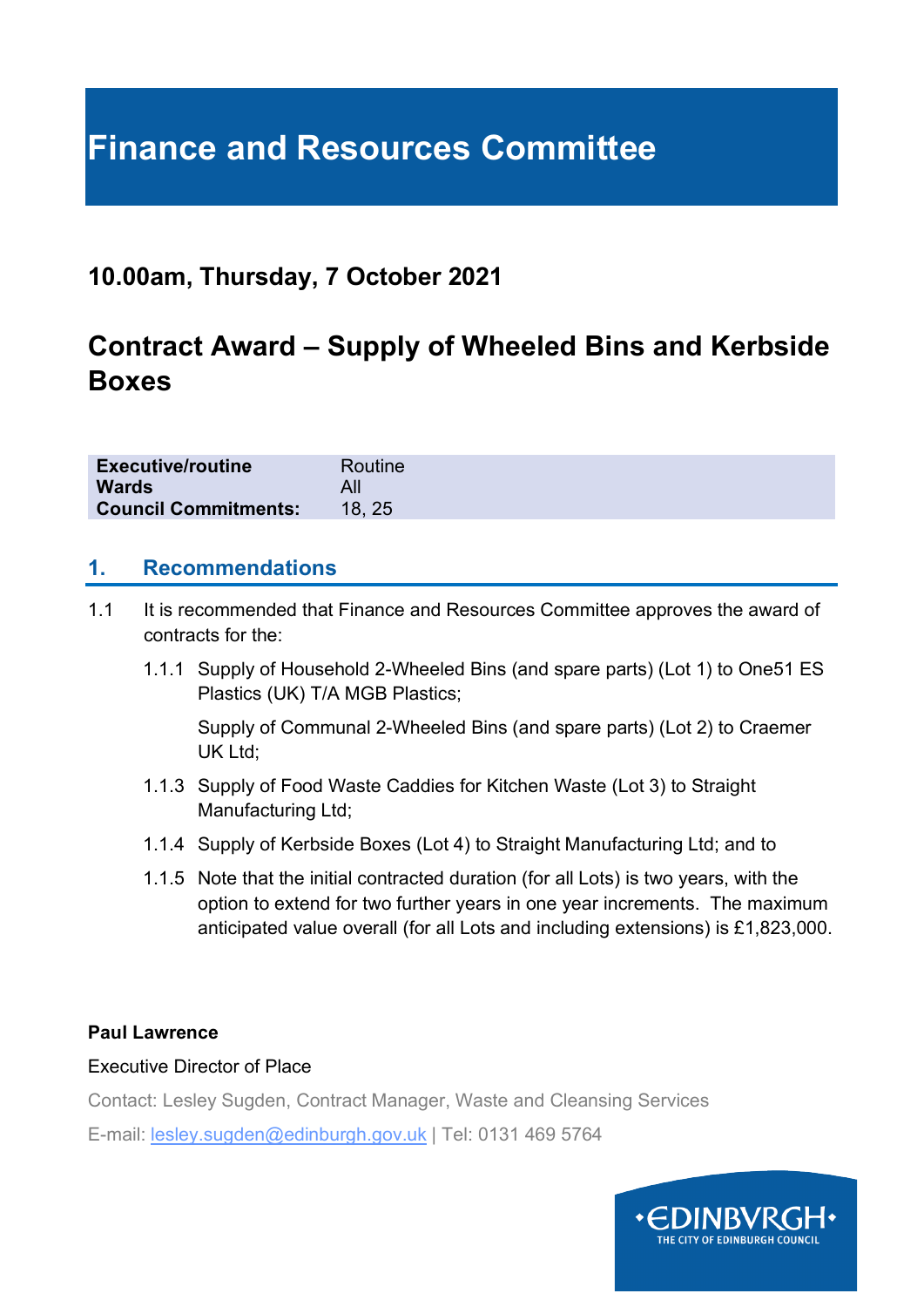**Report**

# **Contract Award – Supply of Wheeled Bins and Kerbside Boxes**

#### **2. Executive Summary**

2.1 Following a tendering exercise, this report seeks approval from the Finance and Resources Committee for the award of four contracts for the supply of kerbside bins. The total value of these contracts is expected to be £1,823,000 over the fouryear duration (including extensions).

#### **3. Background**

- 3.1 To meet its obligations under the Environmental Protection Act 1990 and the Waste (Scotland) Regulations 2012, the Council provides a variety of bins and containers for the collection of domestic waste and for recycling throughout the city.
- 3.2 Every kerbside property has at least two two-wheeled bins as well as food recycling caddies and kerbside boxes for glass. Two-wheeled bins for communal food waste collection and glass collection are also required (for business as usual activity and for the Communal Bin Review project).
- 3.3 In order to provide the aforementioned bins, four contracts require to be put in place for the supply of a range of items as detailed within the table at section 4.3 of this report.

#### **4. Main report**

- 4.1 Commercial and Procurement Services (CPS) conducted a mini competition utilising the Scotland Excel (SXL) Framework Agreement for Recycle and Refuse **Containers**
- 4.2 Prior to their appointment to the SXL Framework Agreement, all suppliers were prevetted to ensure that they satisfied the requirements necessary for the delivery of the goods and services, including consideration of financial probity (relating to insurance and financial standing), health and safety and environmental management.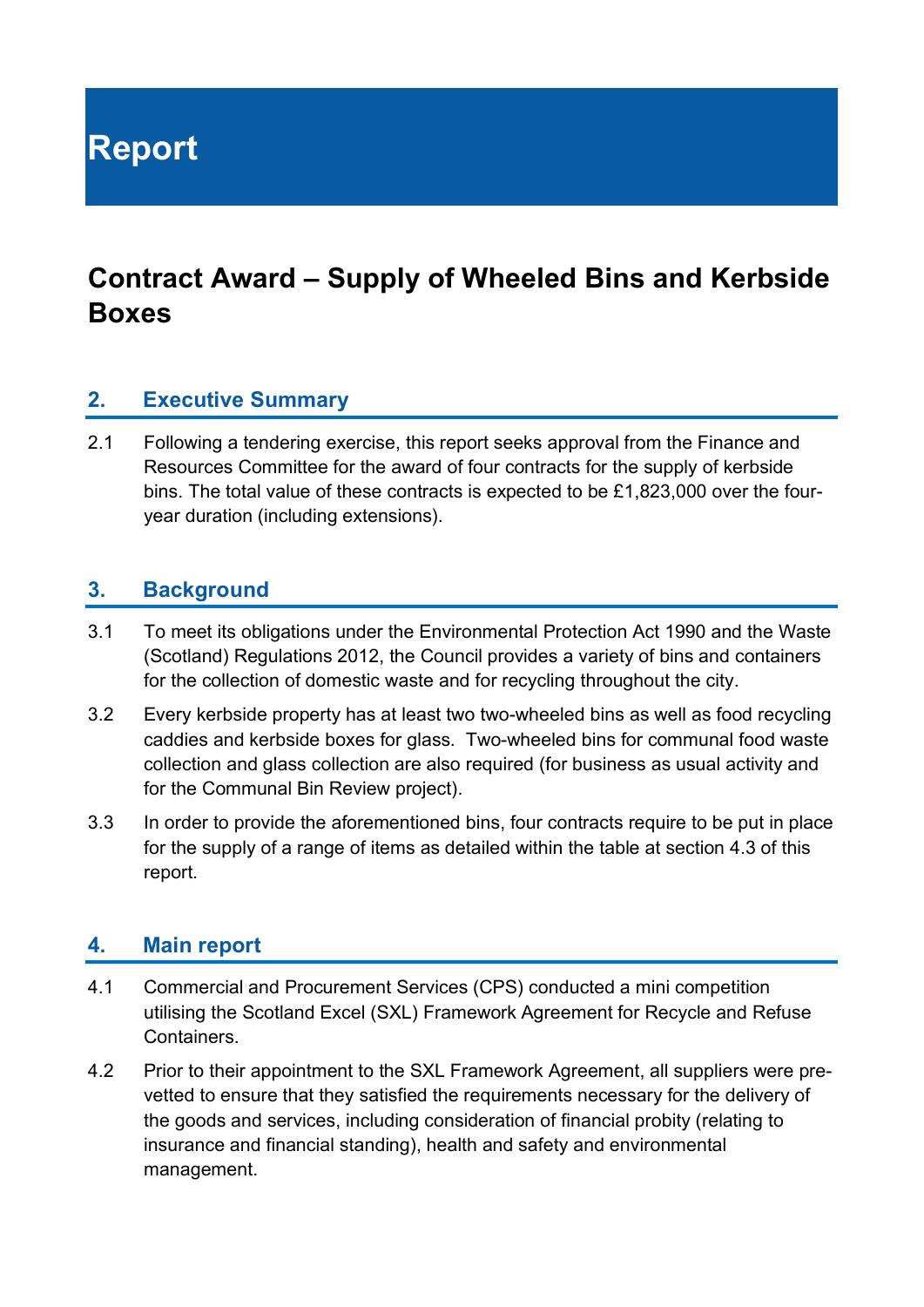4.3 With a view to making the opportunity accessible to as many SXL Framework Agreement suppliers as possible, the contract opportunity was split into the following Lots:

| Lot                                        | Description                                                           |  |  |
|--------------------------------------------|-----------------------------------------------------------------------|--|--|
| Lot 1 - Supply of<br>Household 2-wheeled   | 1A. Two-wheeled Bin – Grey 140 litres for residual waste              |  |  |
| bins and spare parts                       | 1B. Two-wheeled Bin - Green 140 litres for mixed recycling            |  |  |
|                                            | 1C. Two-wheeled Bin - Grey 240 litres for residual waste              |  |  |
|                                            | 1D. Two-wheeled Bin - Green 240 litres for mixed recycling            |  |  |
|                                            | 1E. Two-wheeled Bin - Brown 240 litres for garden waste               |  |  |
|                                            | 1F. Two-wheeled Bin - Grey 360 litres for residual waste              |  |  |
|                                            | 1G. Two-wheeled Bin - Green 360 litres for mixed recycling            |  |  |
| Lot 2 - Supply of<br>Communal 2-wheeled    | 2A. Two-wheeled Bin – Black 240 litres for food waste                 |  |  |
| bins and spare parts                       | 2B. Two-wheeled Bin - Purple 360 litres for glass                     |  |  |
| Lot 3 - Supply of<br>Kitchen Waste Caddies | 3A. Food Waste Caddy - 5 litres kitchen food waste caddy              |  |  |
|                                            | 3B. Food Waste Caddy - 23 litres outdoor food waste caddy             |  |  |
| Lot 4 - Supply of<br><b>Kerbside Boxes</b> | 4A. 44 Litre Kerbside Box blue for segregated recyclable<br>materials |  |  |
|                                            | 4B. 44 Kerbside Box red for mixed recycling                           |  |  |

- 4.4 On 10 June 2021, CPS issued a Mini Competition Invitation through the Public Contracts Scotland (PCS) portal, to the potential suppliers named on the relevant Lots of the aforementioned SXL Framework Agreement, with a tender submission deadline of 6 July 2021.
- 4.5 Tenderers were invited to bid for each lot and were advised that they would be required to supply any Lot bid for in its entirety.
- 4.6 In order to identify the most economically advantageous tender(s) submissions were assessed on the basis of 20% Quality and 80% Cost. This Quality/Cost ratio was applied because the service specification was sufficiently detailed, referencing regulated industry standards that all suppliers were expected to meet, therefore a higher emphasis on quality was not considered necessary.
- 4.7 A summary of the tender and evaluation process is attached at Appendix 1 of this report and the table below shows the weighted scores awarded to each tender following evaluation: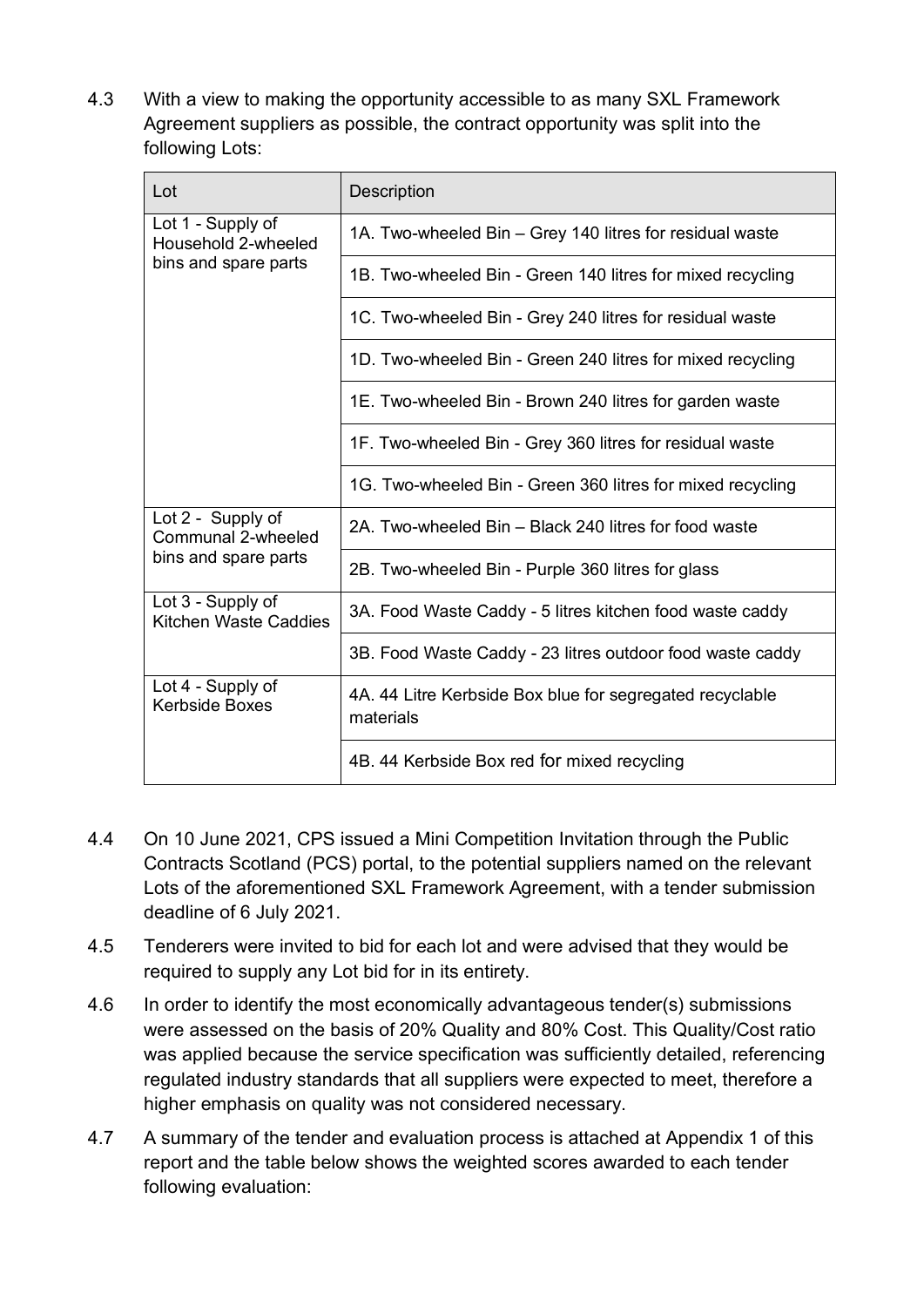| Lot     | <b>Tenderer</b>                                    | Cost<br>(Max.<br>80%) | Quality<br>(Max.20%) | Total | Ranking |
|---------|----------------------------------------------------|-----------------------|----------------------|-------|---------|
| Lot 1   | One 51 ES Plastics (UK) T/A<br><b>MGB Plastics</b> | 80.00                 | 15.75                | 95.75 | 1       |
|         | Company 2                                          | 77.33                 | 14.00                | 91.33 | 2       |
| Lot 2   | <b>Craemer UK Ltd</b>                              | 80.00                 | 12.50                | 92.50 | n/a     |
| Lot 3   | <b>Straight Manufacturing Ltd</b>                  | 80.00                 | 15.75                | 95.75 | n/a     |
| Lot $4$ | <b>Straight Manufacturing Ltd</b>                  | 80.00                 | 17.25                | 97.25 | n/a     |

- 4.8 With regards to Lots 2, 3 and 4, although only one bid was received the tenders were deemed to offer value for money (demonstrated by a comparison against the prices recently paid for these items).
- 4.9 The table below provides a summary of the manufacturing base and lead time for the production and delivery arrangements associated with each Lot. The supplier of each Lot has a manufacturing base in the United Kingdom and have confirmed that they can meet the lead in times set out in the tender specification (for delivery within six weeks from the date the order is received).

| Lots                                                                     | <b>Manufacturing Base</b>                                                                                                                        | Lead in time                                                                                     |
|--------------------------------------------------------------------------|--------------------------------------------------------------------------------------------------------------------------------------------------|--------------------------------------------------------------------------------------------------|
| Lot 1: Wheelie bins<br><b>Contractor: MGB</b>                            | United Kingdom (UK): the<br>only bin supplier with their                                                                                         | Product lead time from<br>receipt of Purchase Order to                                           |
|                                                                          | primary manufacturing<br>facility is based centrally<br>within the UK                                                                            | delivery of goods will be 4-5<br>weeks                                                           |
| Lot 2: Supply of 2-wheeled                                               | UK: Two UK production                                                                                                                            | Lead time is 4-5 weeks from                                                                      |
| bins and spare parts                                                     | facilities allow storage in                                                                                                                      | <b>Purchase Order</b>                                                                            |
| <b>Contractor: Craemer</b>                                               | excess of 150,000 plastic                                                                                                                        | confirmation.                                                                                    |
|                                                                          | wheeled bins of various                                                                                                                          |                                                                                                  |
|                                                                          | types and sizes.                                                                                                                                 |                                                                                                  |
|                                                                          | Two plants based in<br>Germany.                                                                                                                  |                                                                                                  |
| Lot 3: Supply of Kitchen<br><b>Waste Caddies</b><br>Contractor: Straight | UK: all the containers<br>supplied to UK Councils are<br>manufactured and quality<br>assured to the highest<br>standards from a full UK<br>base. | Product lead time from<br>receipt of Purchase Order to<br>delivery of goods will be 4-5<br>weeks |
| Lot 4: Kerbside Boxes<br>Contractor: Straight                            | UK: all the containers<br>supplied to UK councils are<br>manufactured and quality<br>assured to the highest<br>standards from a full UK<br>base. | Product lead time from<br>receipt of Purchase Order to<br>delivery of goods will be 4-5<br>weeks |

#### **Manufacturing base and lead in times**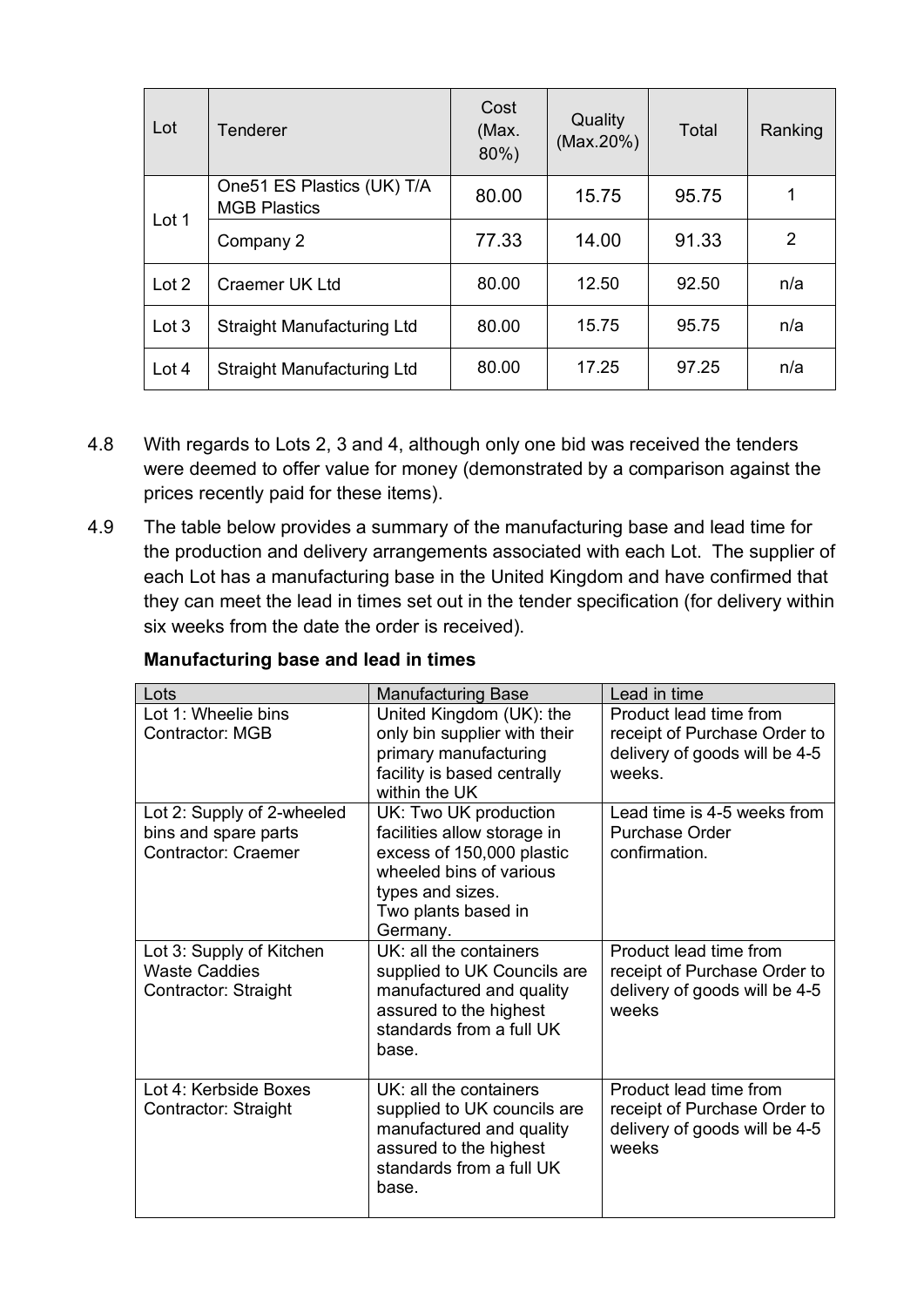## **5. Next Steps**

- 5.1 Subject to Committee approval, these contracts will commence on 25 October 2021 and will assist the Council in continuing to meet its statutory obligations with regards to the collection, treatment and disposal of waste and recycling materials.
- 5.2 The Contracts and Grants Management team and the Contract Manager will ensure that effective contract management is delivered throughout the contract lifecycle. A Contract Management and Handover Report, detailing the necessary steps and measures, will be produced and agreed. It is envisaged that proactive contract management (to include robust monitoring of all appropriate management information, key performance indicators and budget/savings tracking) will assist in the delivery of an effective and efficient service for the City of Edinburgh throughout the duration of the contracts.

### **6. Financial impact**

- 6.1 The maximum anticipated contract value (total for all lots) is estimated at £1,823,000 over the maximum contract period (including potential extensions) of four years. This total includes a 25% uplift to allow for the potential variation in usage of the contracts which may occur during the contract period. The cost will be met from the Waste and Cleansing budget.
- 6.2 To calculate the value of the contracts and estimated savings, estimated volumes were provided within the tender documentation.
- 6.3 Tendered prices were applied to the estimated volumes to establish an estimated total cost for each tender.
- 6.4 Tenderers were advised that the volumes provided were anticipated estimates only and not a guarantee of actual volumes, which may vary.
- 6.5 Prices tendered by the recommended suppliers represent an estimated overall saving of £55,878 across all of the Lots assuming the contracts run for four years.
- 6.6 Tendered prices will be fixed for the first year of the contracts and any subsequent price increase requests will be considered on an annual basis, restricted to increases in relevant price indices i.e. price indices which, in the reasonable opinion of the Council, relate to the cost of provision and/or manufacturing of the goods supplied.
- 6.7 During the contract period the Contract Manager will be responsible for the tracking "actual" savings, which will be dependent on contract usage.
- 6.8 The costs associated with procuring the proposed contracts are estimated to be between £10,000 and £20,000.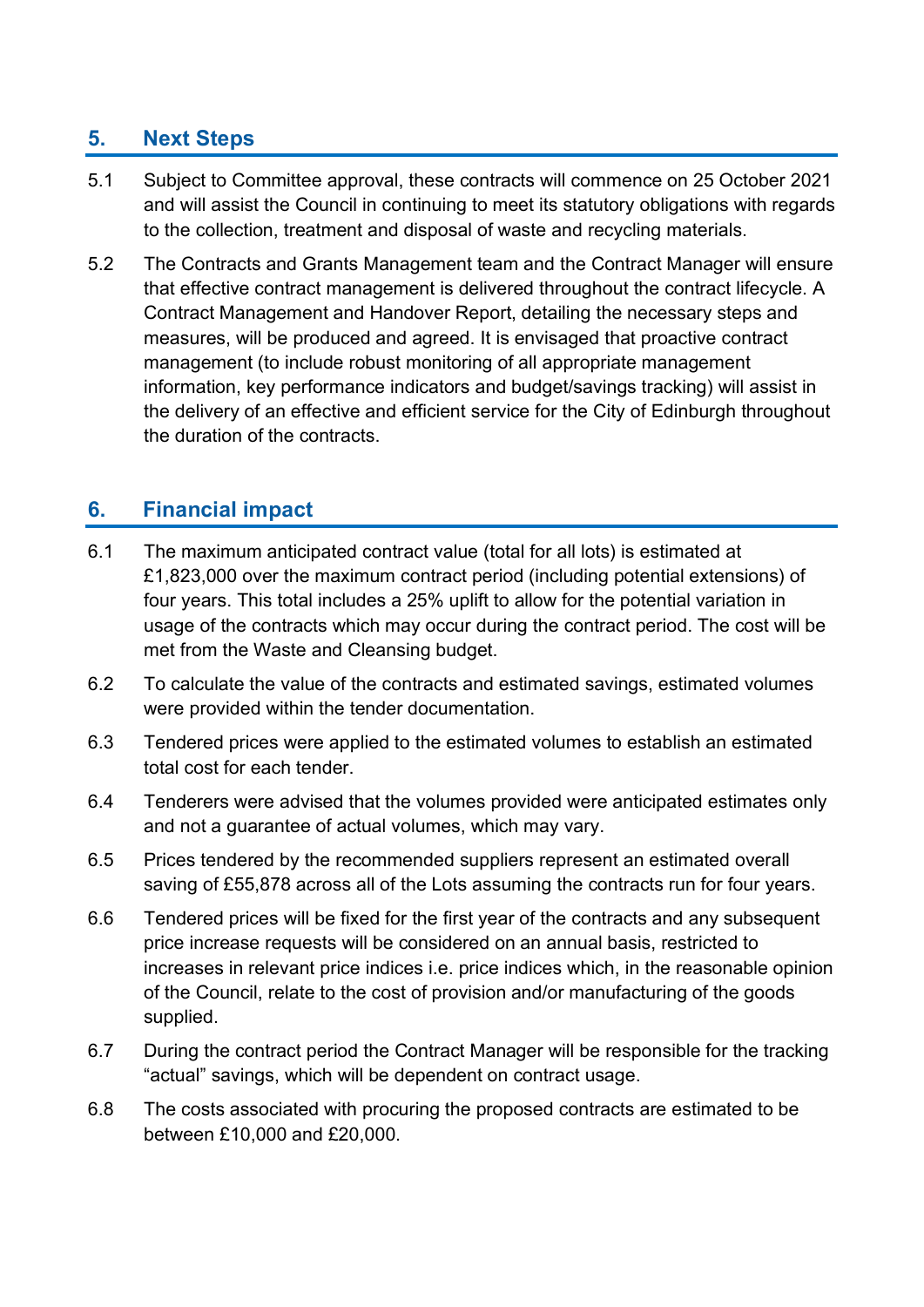# **7. Stakeholder / Community Impact**

- 7.1 As the items being procured are the same specification as those already in circulation, no contract specific stakeholder engagement or co-production was undertaken. However, as detailed within the Business Bulletin at Transport and Environment Committee on [12 November 2020,](https://democracy.edinburgh.gov.uk/documents/s28757/6.1%20-%20Business%20Bulletin%2012%20November_Final.pdf) Changeworks and the Council's Waste and Cleansing Team collaborated to deliver a series of on-street community engagement events across Edinburgh to inform the public about planned improvements to waste and recycling services as part of the Council's Communal Bin Review project.
- 7.2 The project outcome will contribute to the minimisation of waste and consumption (as per the Council's Waste and Recycling Strategy). Augmentation of the existing recycling service is expected to maintain/increase the amount of waste recycled, and reduce the amount sent for energy recovery or other disposal, which contributes to a reduction in carbon emissions and improvements to resource use at a global level.
- 7.3 The award of these contracts will contribute to the realisation of Council Commitments numbers 18 and 25.
- 7.4 All of the recommended suppliers have committed to provide Community Benefits. Examples of community benefits offered include paid work experience placements and the provision of mock interviews. Community benefit delivery will be monitored throughout the life of the contracts.
- 7.5 All of recommended suppliers have also confirmed that they intend pay workers (including any agency or sub-contractor workers) the Real Living Wage.
- 7.6 There are no negative impacts on carbon, adaption to climate change and sustainable development arising directly from this report. Improvement in the quality of the waste and cleansing services will contribute towards reducing the amount of waste disposed of to landfill or energy recovery, increasing the amount of recycling and improving the quality of Edinburgh's local environment. In addition, increasing the amount of waste recycled is expected to support delivery of the Council's carbon reduction target.
- 7.7 The plastic composition of the units offered by the preferred bidders are as follows:

| Lot   | Bin material composition and<br>Axle (for Lots 1 & 2 only)                                                                                                                               | End of Life<br>Recyclability | Recommendation                                                                                                                                                                                        |
|-------|------------------------------------------------------------------------------------------------------------------------------------------------------------------------------------------|------------------------------|-------------------------------------------------------------------------------------------------------------------------------------------------------------------------------------------------------|
| Lot 1 | The plastic composition is<br>$\bullet$<br>HDPE pellets which can be<br>either be 100% virgin<br>material or 100%<br>recycled/re-engineered<br>plastic<br>Solid or hollow axle available | 100%                         | 100% recycled/re-<br>engineered plastic<br>Hollow axles as an<br>$\bullet$<br>alternative to solid<br>steel axles thereby<br>reducing the amount<br>of new resources<br>required in<br>production and |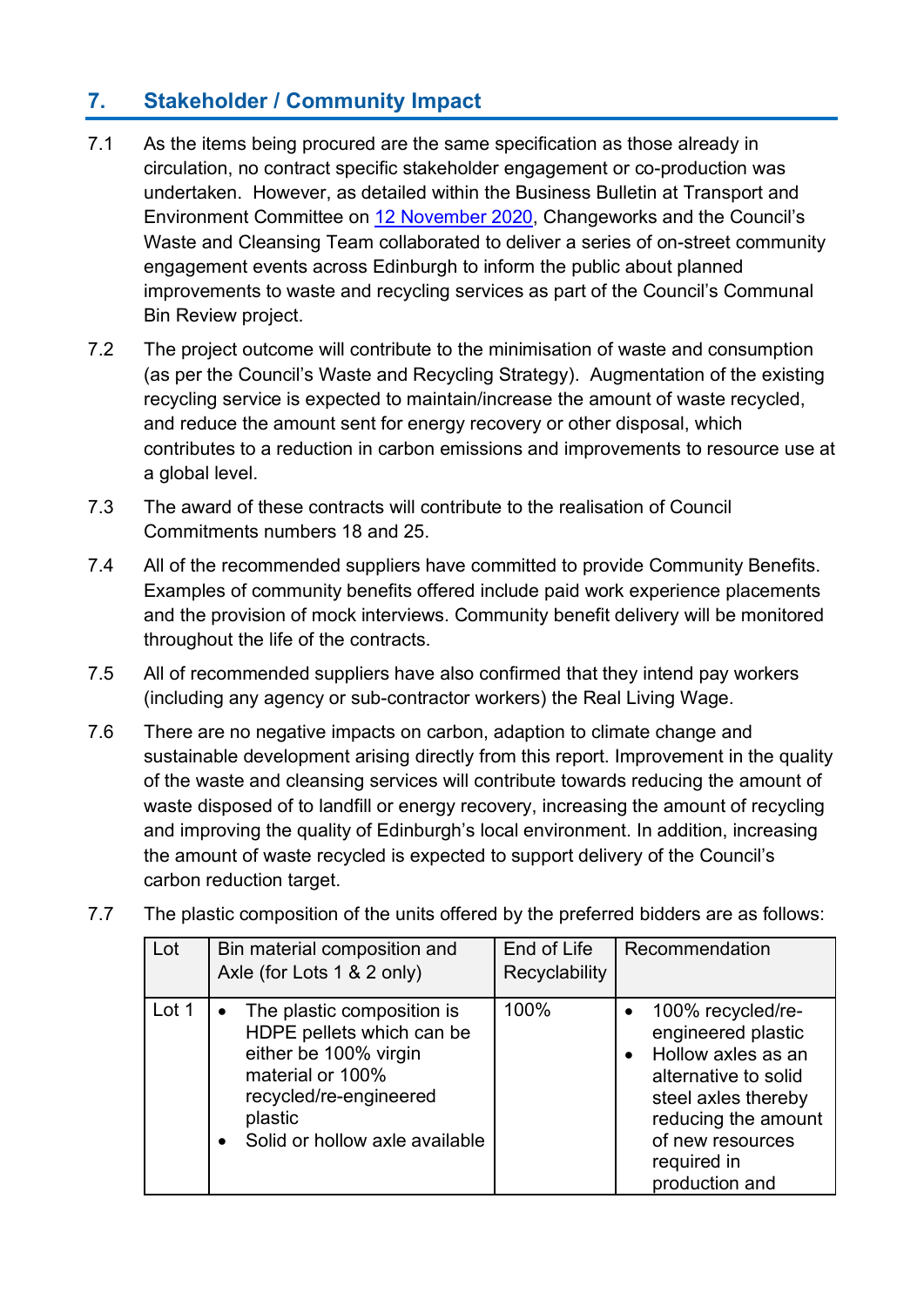|       |           |                                                                                                                                                                                                                                                                           |      |                        | reducing carbon<br>footprint.                                                                                                                                                                                                 |
|-------|-----------|---------------------------------------------------------------------------------------------------------------------------------------------------------------------------------------------------------------------------------------------------------------------------|------|------------------------|-------------------------------------------------------------------------------------------------------------------------------------------------------------------------------------------------------------------------------|
| Lot 2 |           | Black - the plastic<br>composition is up to 50%<br>compound recycled HDPE<br>polymer, depending upon<br>material availability. The<br>other 50% is virgin HDPE.<br>Purple bins the plastic<br>composition is 100% virgin<br><b>HDPE</b><br>Solid or hollow axle available | 100% | $\bullet$<br>$\bullet$ | No option offered on<br>plastic composition<br>Hollow axles as an<br>alternative to solid<br>steel axles thereby<br>reducing the amount<br>of new resources<br>required in<br>production and<br>reducing carbon<br>footprint. |
| Lot 3 | $\bullet$ | The plastic composition is<br>PP pellets which are 100%<br>recycled/re-engineered or<br>100% virgin material                                                                                                                                                              | 100% | $\bullet$              | 100% recycled/re-<br>engineered plastic                                                                                                                                                                                       |
| Lot 4 |           | The plastic composition is<br>PP pellets which are 100%<br>recycled/re-engineered or<br>100% virgin material                                                                                                                                                              | 100% | $\bullet$              | 100% recycled/re-<br>engineered plastic                                                                                                                                                                                       |

7.8 The procurement process followed is compliant with all relevant regulations as well as the Council's Contract Standing Orders. The risk of legal challenge relating to this procurement has therefore been minimised.

# **8. Background reading/external references**

8.1 None.

## **9. Appendices**

9.1 Appendix 1 – Summary of Tendering and Tender Evaluation Process.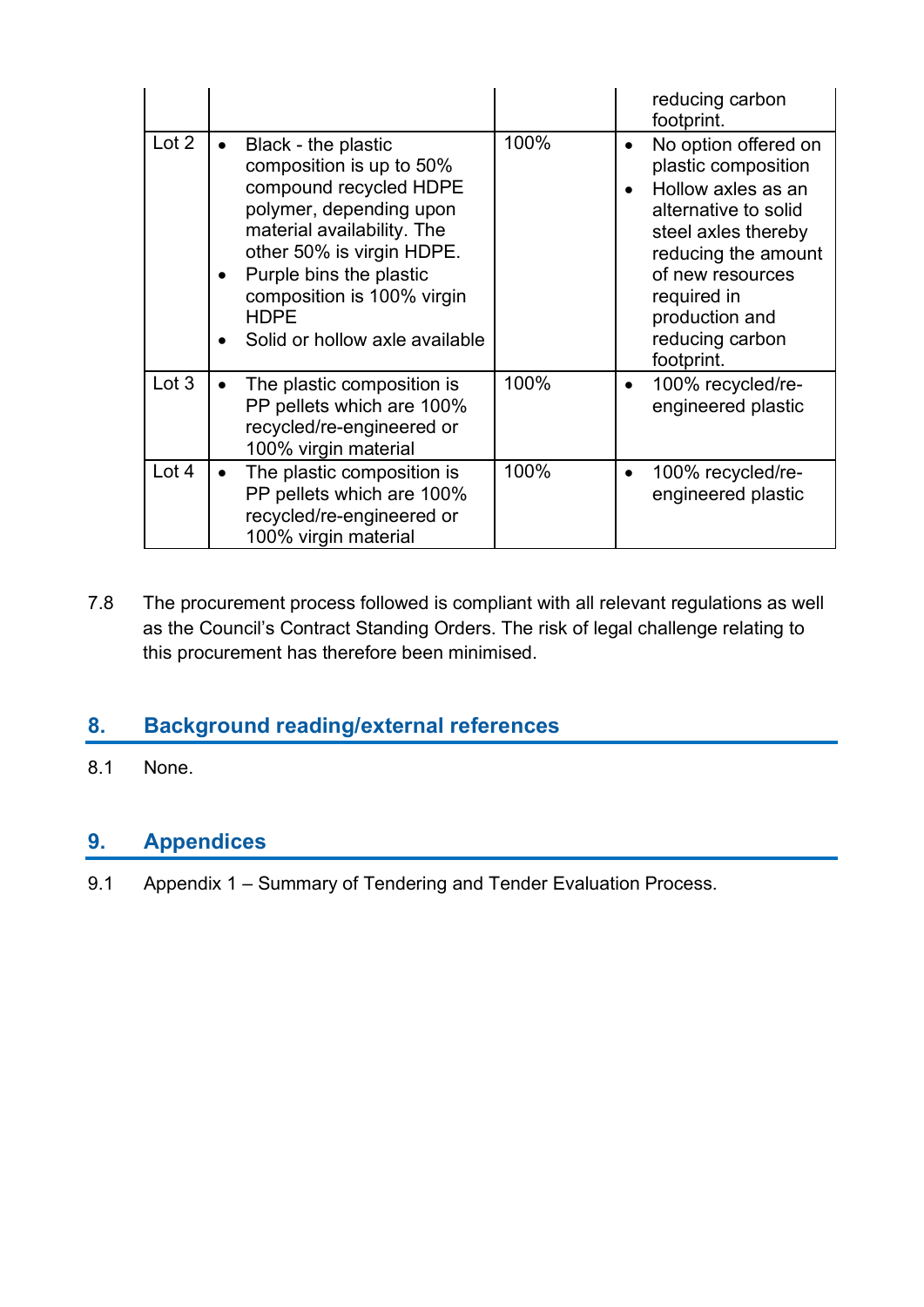# **Appendix 1 - Summary of Tendering and Tender Evaluation Process**

|                                                                                   | Supply of Kerbside Bins                                                                                            |                                                   |  |  |
|-----------------------------------------------------------------------------------|--------------------------------------------------------------------------------------------------------------------|---------------------------------------------------|--|--|
|                                                                                   | <b>Ref: CT2806</b>                                                                                                 |                                                   |  |  |
| <b>Contract</b>                                                                   | Lot 1 - Supply of Household 2-wheeled bins and spare parts                                                         |                                                   |  |  |
|                                                                                   | Lot 2 - Supply of Communal 2-wheeled bins and spare parts                                                          |                                                   |  |  |
|                                                                                   | Lot 3 - Supply of Kitchen Waste Caddies                                                                            |                                                   |  |  |
|                                                                                   | Lot 4 - Supply of Kerbside Boxes                                                                                   |                                                   |  |  |
| <b>Contract period (including</b><br>any extensions)                              | 25 October 2021 to 24 October 2023 with two optional<br>twelve-month extensions $(2 + 1 + 1)$                      |                                                   |  |  |
| <b>Maximum Anticipated</b><br><b>Contract Value (including any</b><br>extensions) | £1,823,000                                                                                                         |                                                   |  |  |
| <b>Procurement Route Chosen</b>                                                   | Mini Competition utilising the Scotland Excel Framework<br>Agreement for Recycle and Refuse Containers (Ref: 0117) |                                                   |  |  |
|                                                                                   | Lot 1                                                                                                              | $\overline{2}$                                    |  |  |
| <b>Tenders Returned</b>                                                           | Lot 2                                                                                                              | 1                                                 |  |  |
|                                                                                   | Lot 3                                                                                                              | 1                                                 |  |  |
|                                                                                   | Lot 4                                                                                                              | 1                                                 |  |  |
|                                                                                   | Lot 1                                                                                                              | One51 ES Plastics (UK)<br><b>T/A MGB Plastics</b> |  |  |
| <b>Recommended Suppliers</b>                                                      | Lot 2                                                                                                              | <b>Craemer UK Ltd</b>                             |  |  |
|                                                                                   | Lot 3                                                                                                              | <b>Straight Manufacturing Ltd</b>                 |  |  |
|                                                                                   | Lot 4                                                                                                              | <b>Straight Manufacturing Ltd</b>                 |  |  |
| <b>Price / Quality Ratio</b>                                                      | Price 80%                                                                                                          | Quality 20%                                       |  |  |
| <b>Price / Quality Ratio Rationale</b>                                            | Ratio established by Scotland Excel at Framework level                                                             |                                                   |  |  |
|                                                                                   | <b>Quality Criteria</b>                                                                                            | Weighting                                         |  |  |
| <b>Evaluation Criteria and</b><br>Weightings                                      | <b>Product Offered (including</b><br>technical specification)                                                      | 30%                                               |  |  |
| (All Lots)                                                                        | <b>Product Quality &amp; Warranty</b><br>(including replacement policy)                                            | 25%                                               |  |  |
|                                                                                   | <b>Product Lead Time &amp; Delivery</b><br>(including potential Brexit                                             | 25%                                               |  |  |